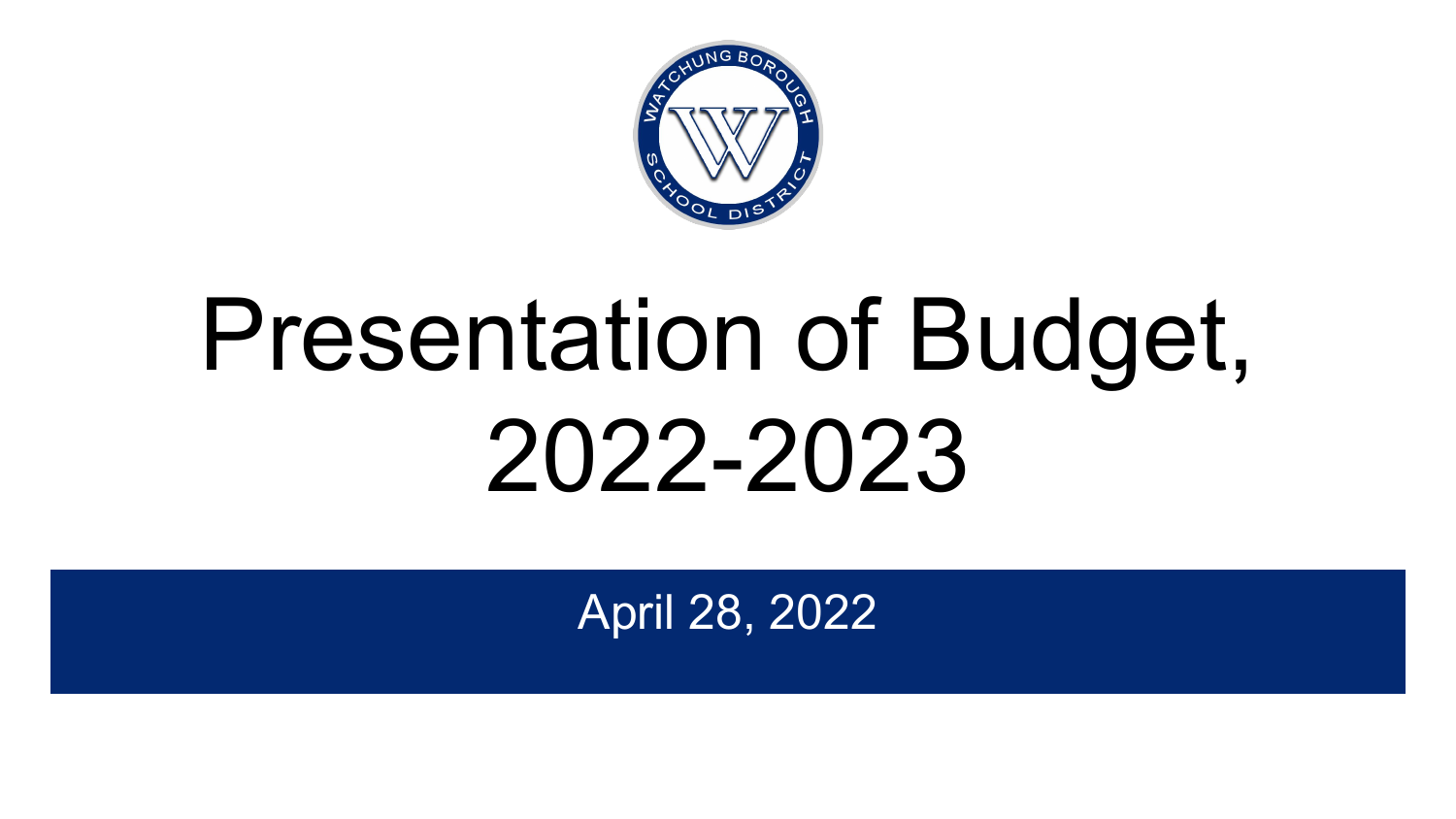#### Board of Education

- Dorie Harvey, Board President
- Jennifer Scharf, Vice President
- Joseph Barbella
- **Richard Buccarelli**
- Anthony Ingrassia
- Adam Kraft
- **Kevin McDonald**
- Amber Murad
- Rita Sadhvani

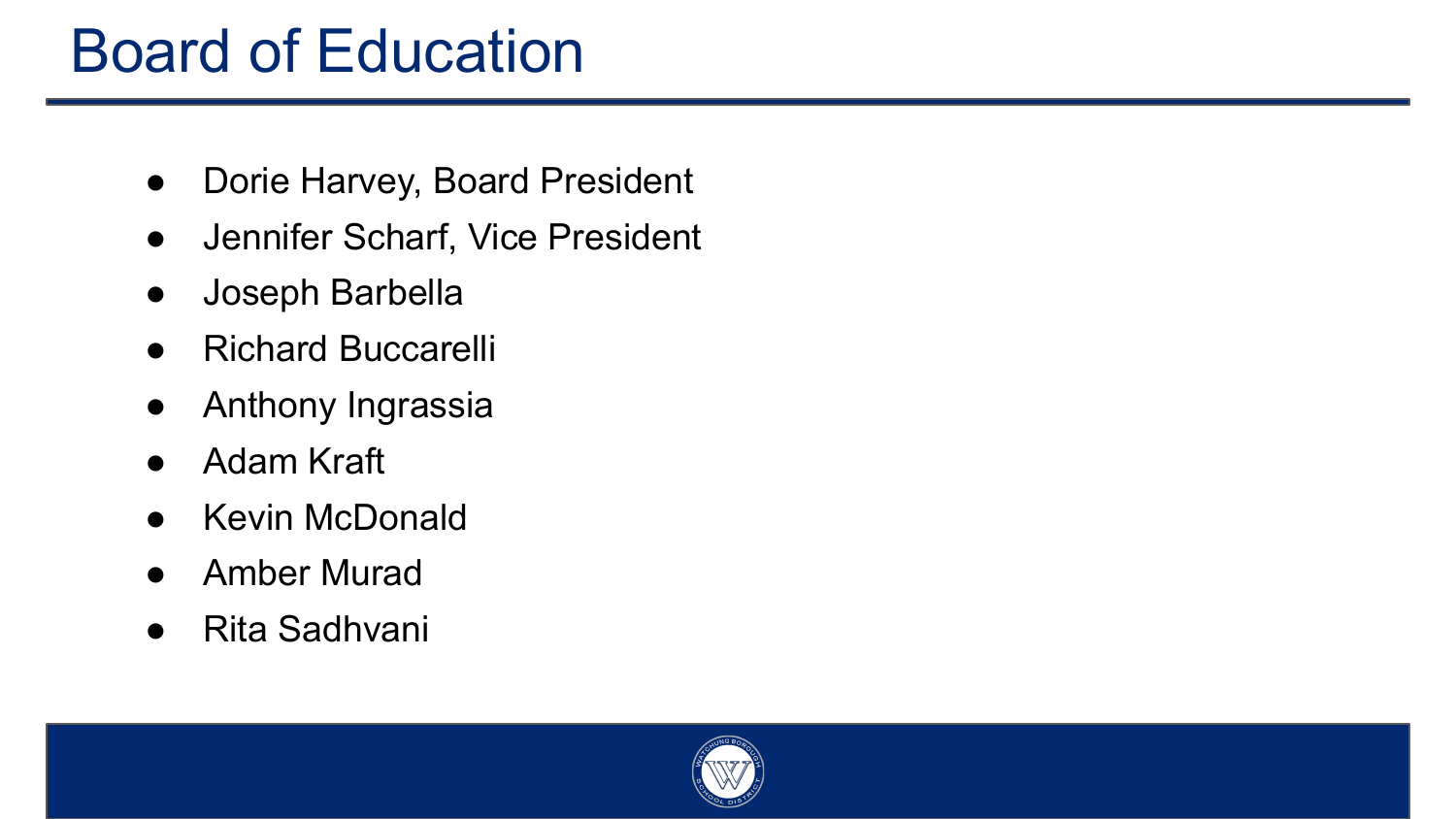

## Introduction and Overview

George P. Alexis **Superintendent**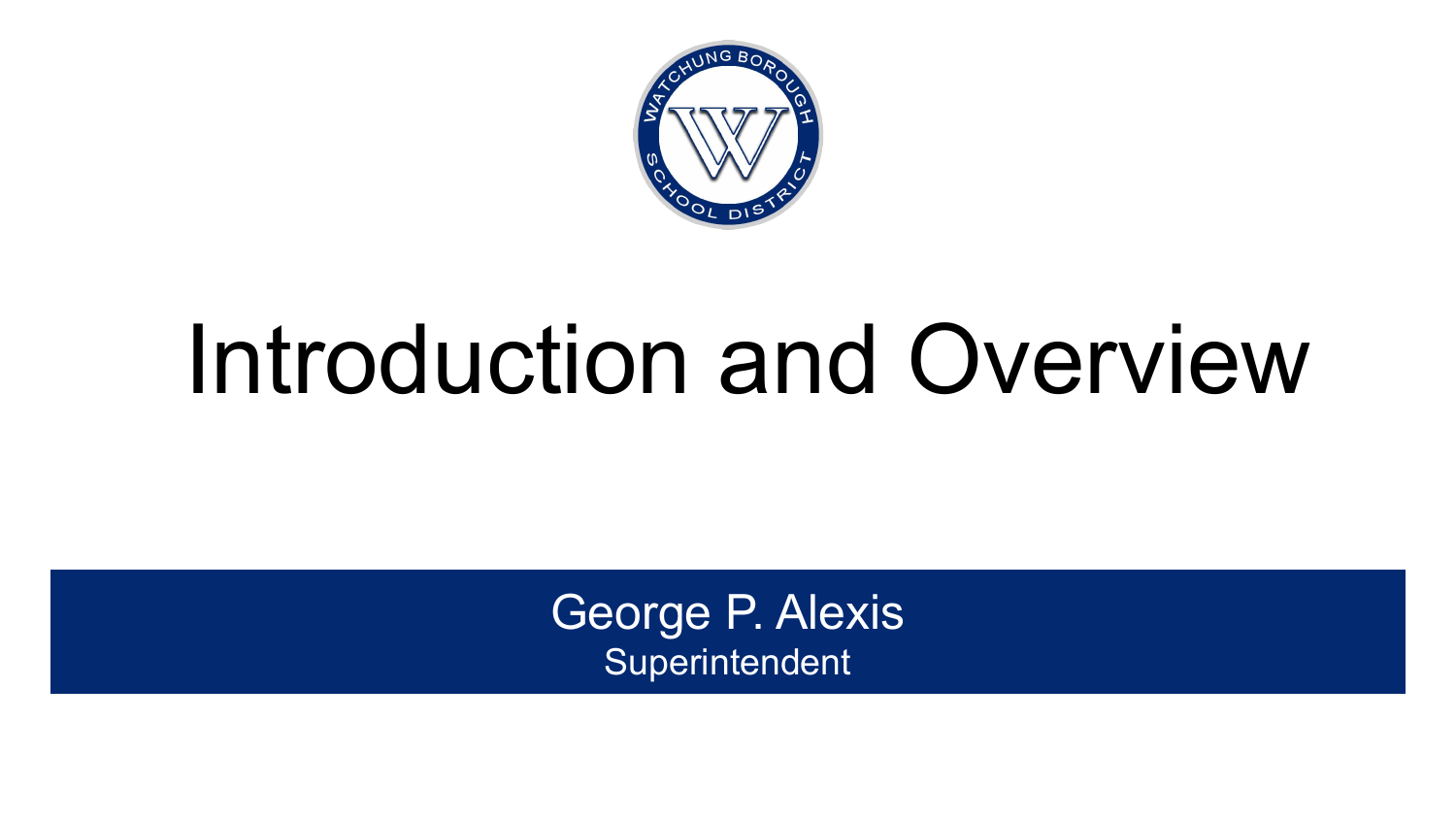#### Vision

The Watchung Borough School District is committed to inspiring learners to explore, inquire, and collaborate on their joyful journey toward discovery, independent thinking, and creative problem solving. Our culture of acceptance and inclusion provides the foundation for learning and social and emotional growth. Through reflection and ethical decision-making, we continue to learn and grow, embrace differences, and prepare for an increasingly complex, ever-changing world.

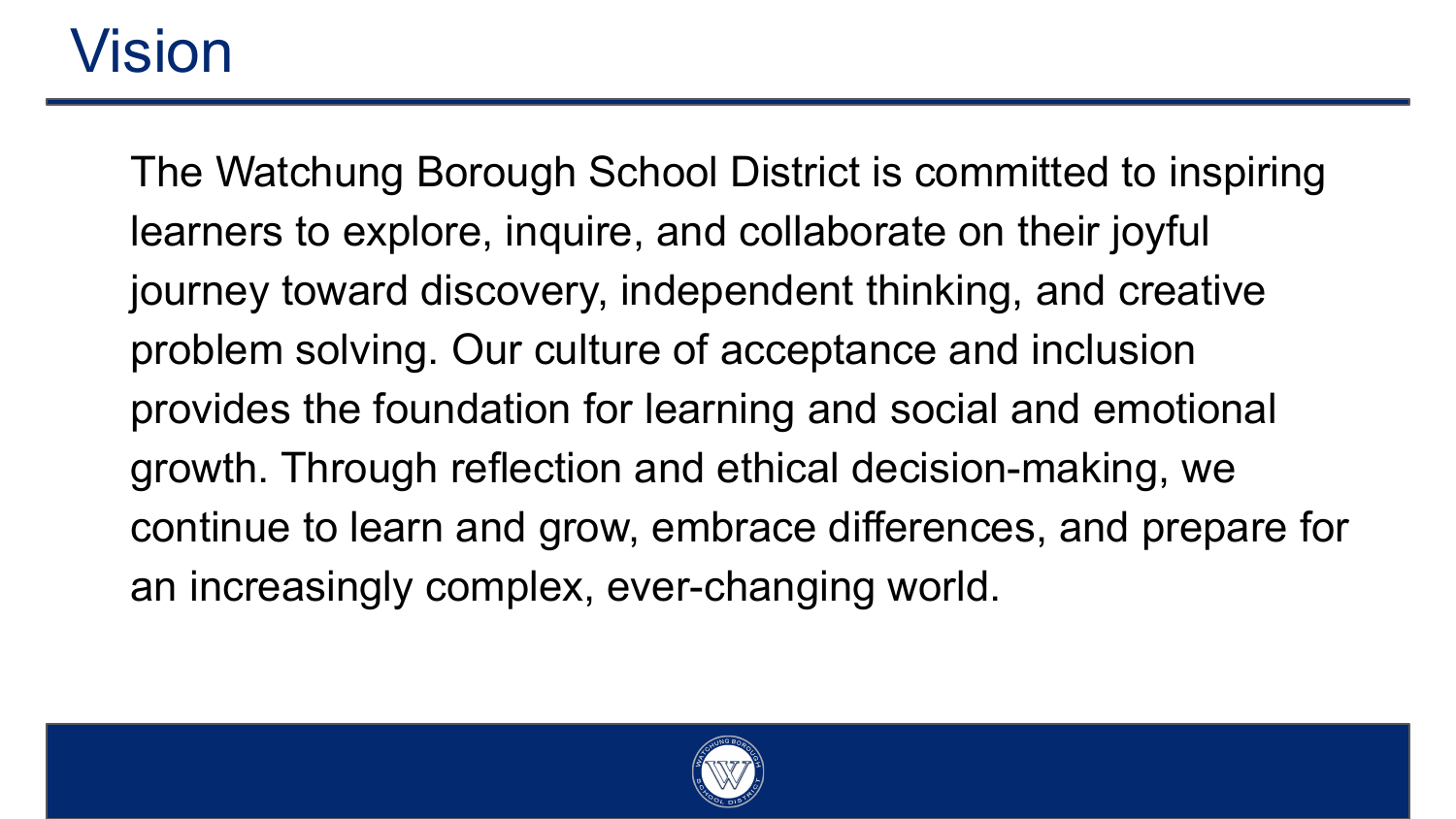#### Vision

#### **A Culture of Inquiry, Equity, and Collaboration**

- Student engagement in an authentic learning process and a standards-aligned curriculum
- Innovative instruction, design thinking, and creative problem solving
- Communication and collaboration
- Social-emotional learning with focus on a growth mindset
- Safe, culturally vibrant, inclusive, and supportive learning environment

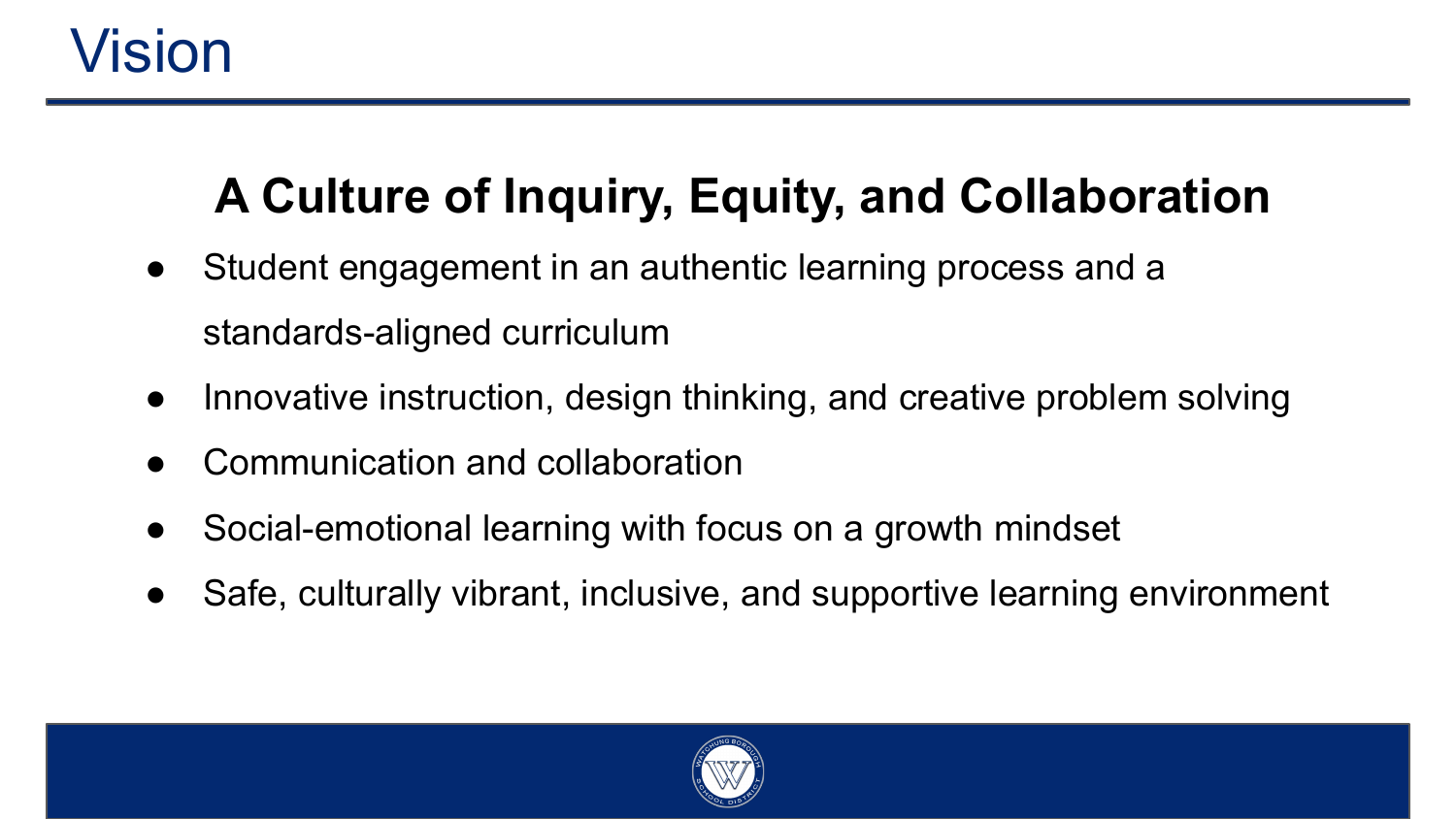- Improve teaching and learning according to district vision
- Improve operational efficiency and reduce expenditures
- Stay within the 2% cap
- Balance budget without decreasing fund balance

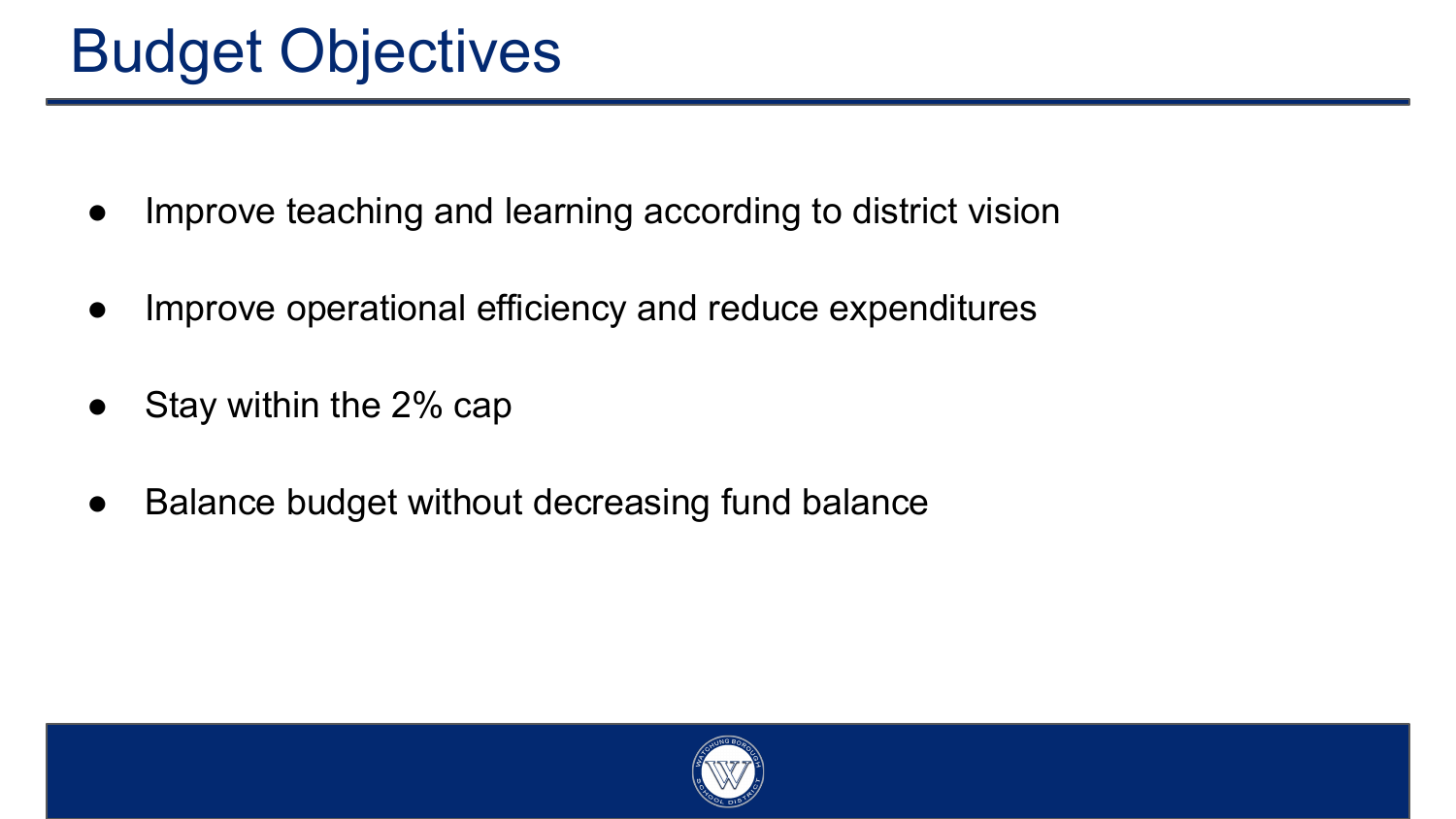#### Past Year's Budgetary Accomplishments, 2020-21

Improve teaching and learning and operational efficiency while reducing expenditures

- Create special services positions previously outsourced (behaviorist, speech therapist, in-house aides)
- Stabilize special services costs
- Redesign preschool
- Reduce number of systems (move to Genesis for multiple purposes: student database, lesson planning, curriculum, and teacher evaluation)
- Restructure technology support services

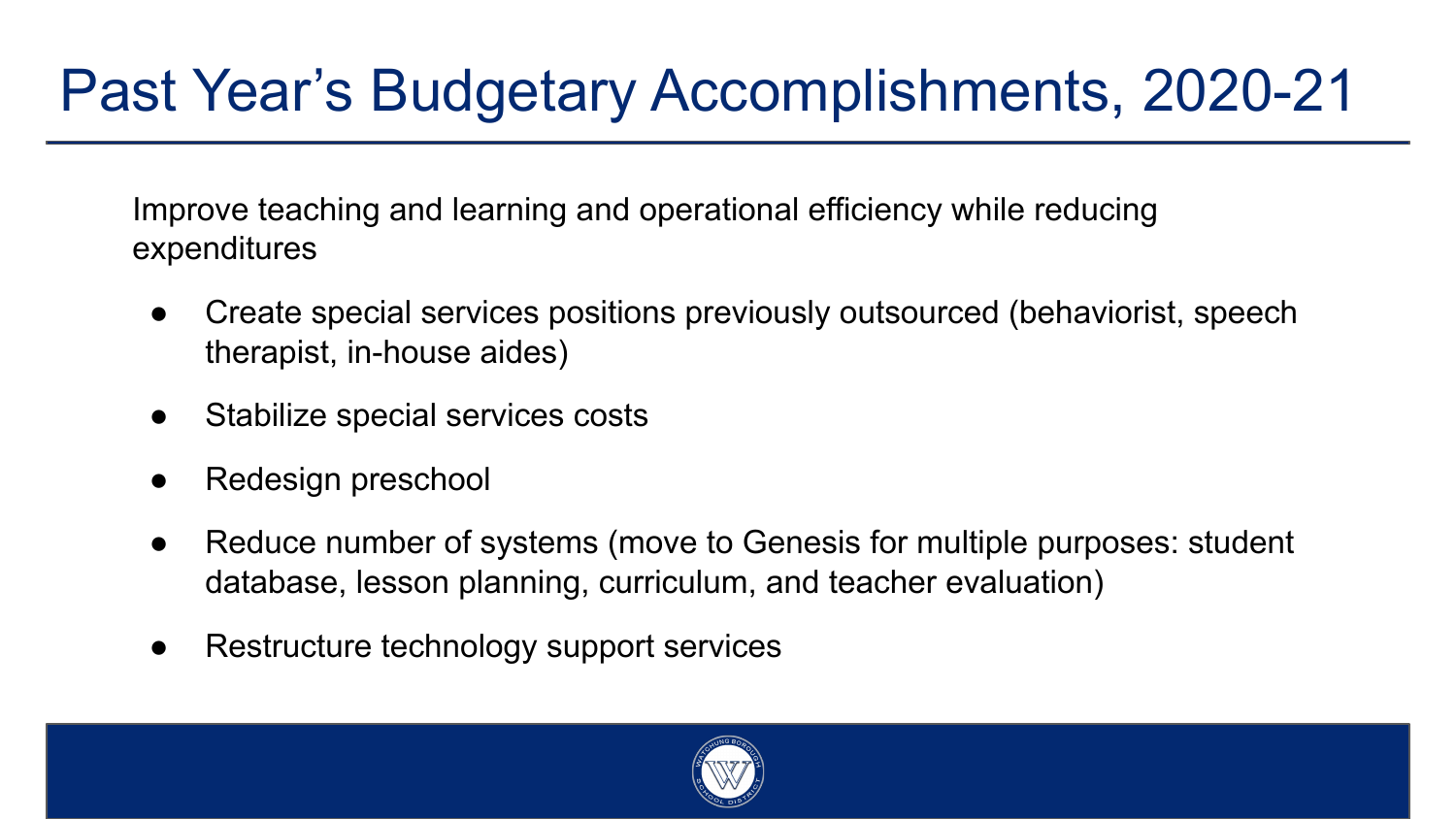Improve teaching and learning and operational efficiency while reducing expenditures

- Restructure music staffing (move to 3.0 FTEs from 3.6)
- Restructure ESL/WL staff at Bayberry (move to 1.0 FTE from 1.83)
- Maintain all other staffing levels
- Continue professional learning and collaboration

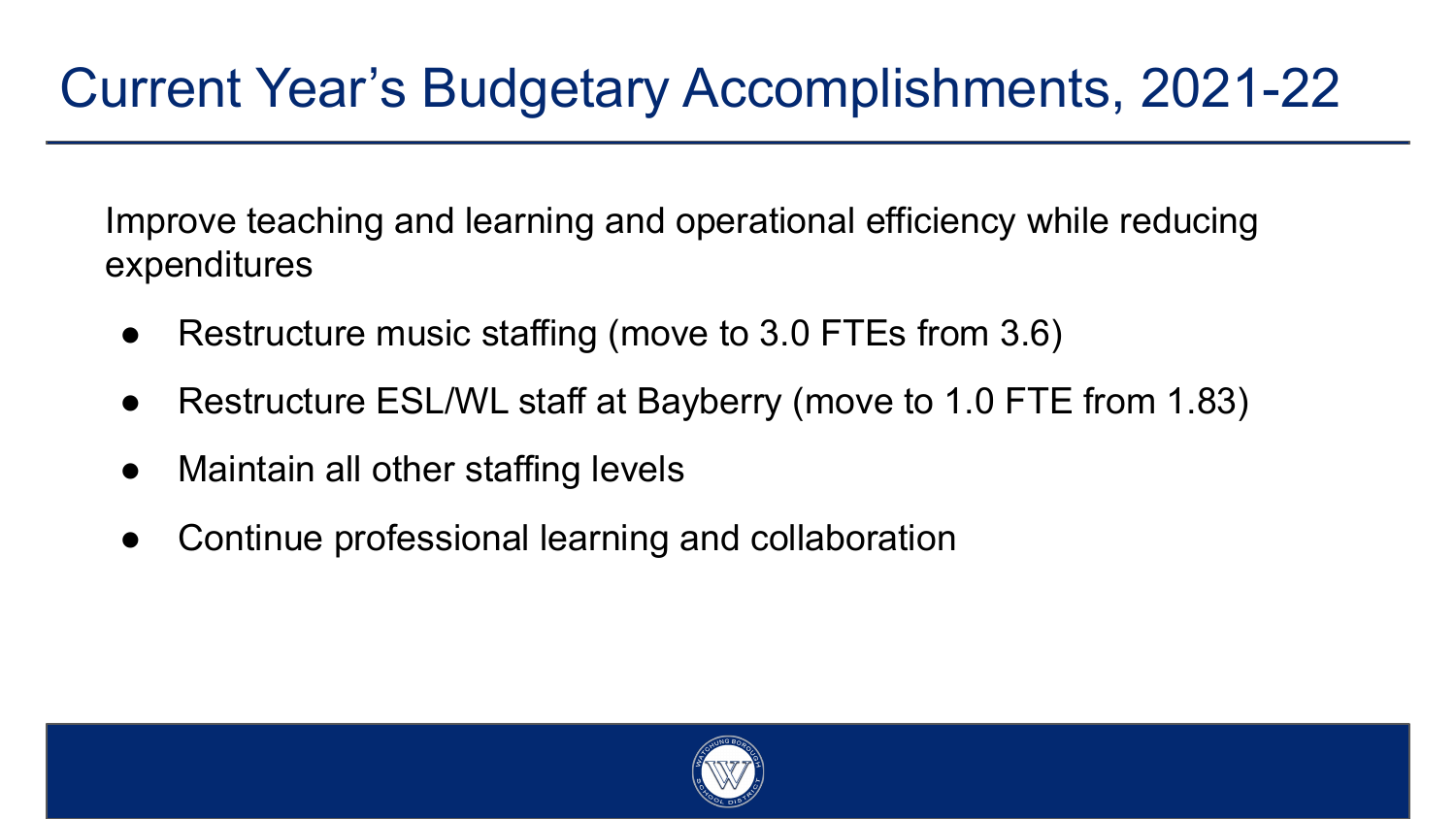### Key Decisions to Meet Objectives, 2022-2023

Improve teaching and learning and operational efficiency while reducing expenditures

- Use federal grant funds to enhance academic and social-emotional opportunities
- Use federal grant funds to expand counseling services at Bayberry
- Address staffing shortage for ELL students pursuant to state requirement
- Maintain all other staffing levels
- Continue professional learning and collaboration

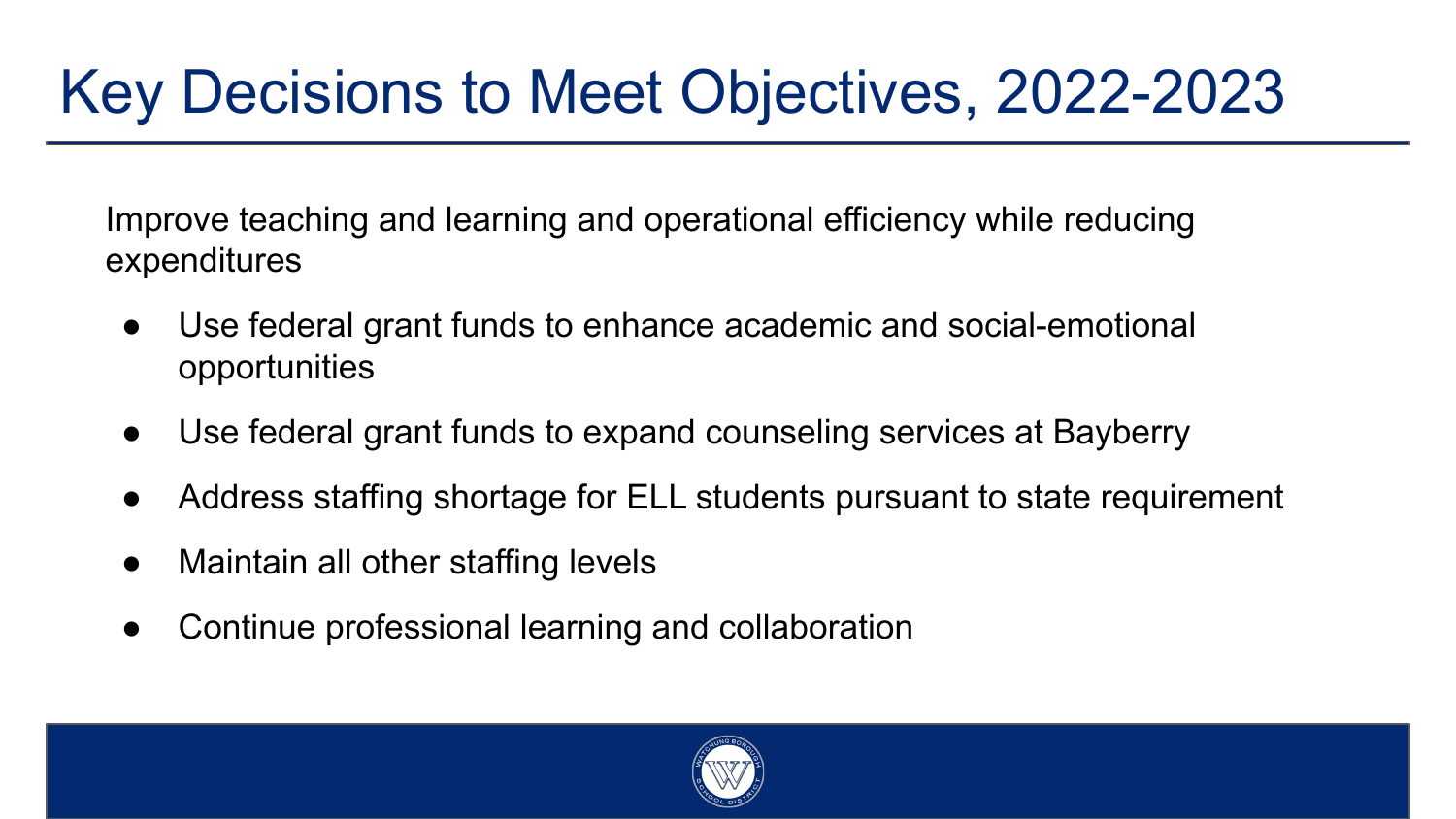

## Budget 2022-2023

Richard Pepe Business Administrator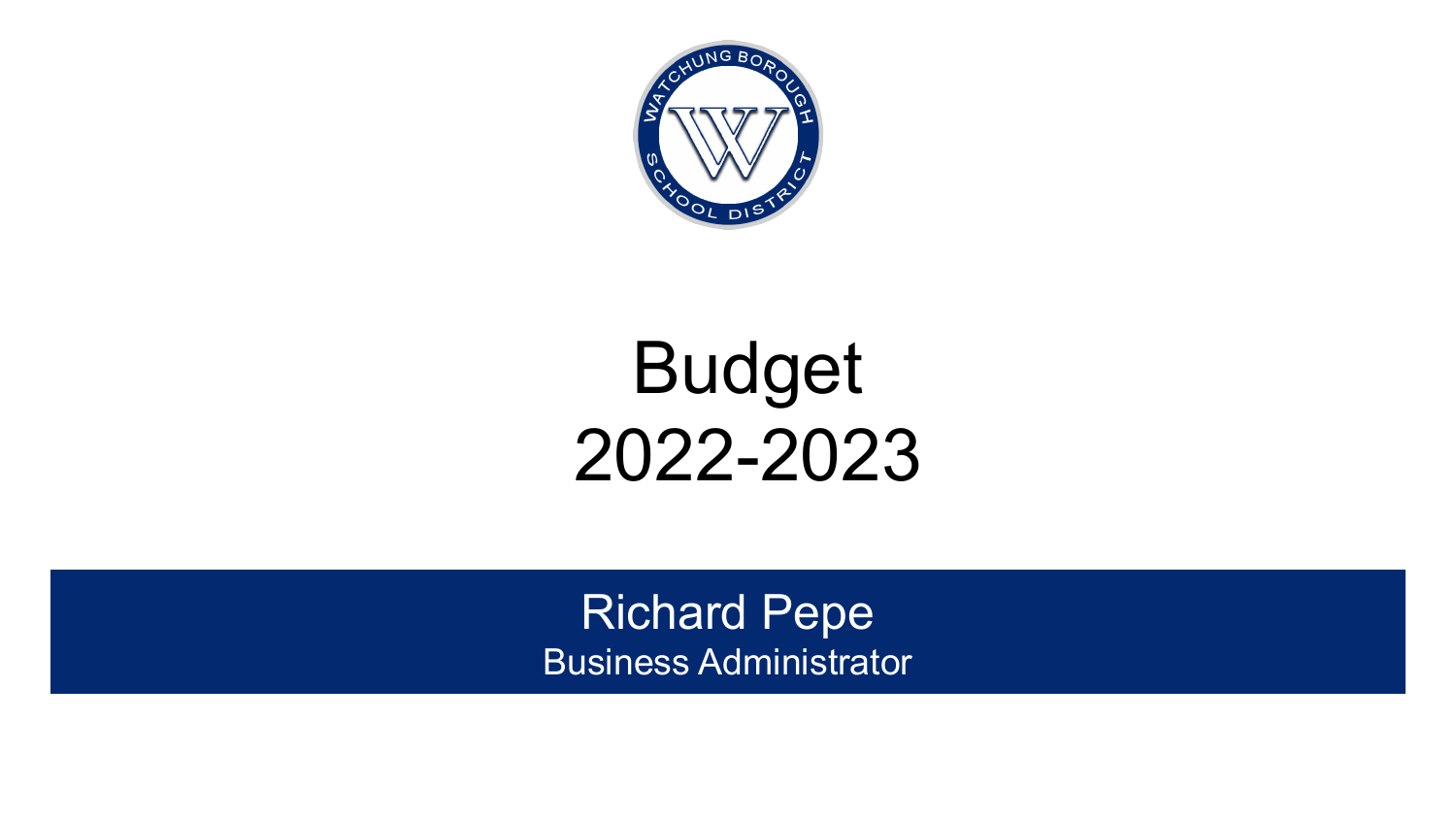#### Nov 2021 - Jan 2022 Tentative budget developed collaboratively by district staff

- Jan Mar 2022 Tentative budget reviewed and revised by Operations Committee
- March 24, 2022 Board of Education vote on tentative budget
- March 28, 2022 Tentative budget due to county office
- April 28, 2022 Public Hearing on the Budget
- April 30, 2022 User Friendly Budget posted on the district website

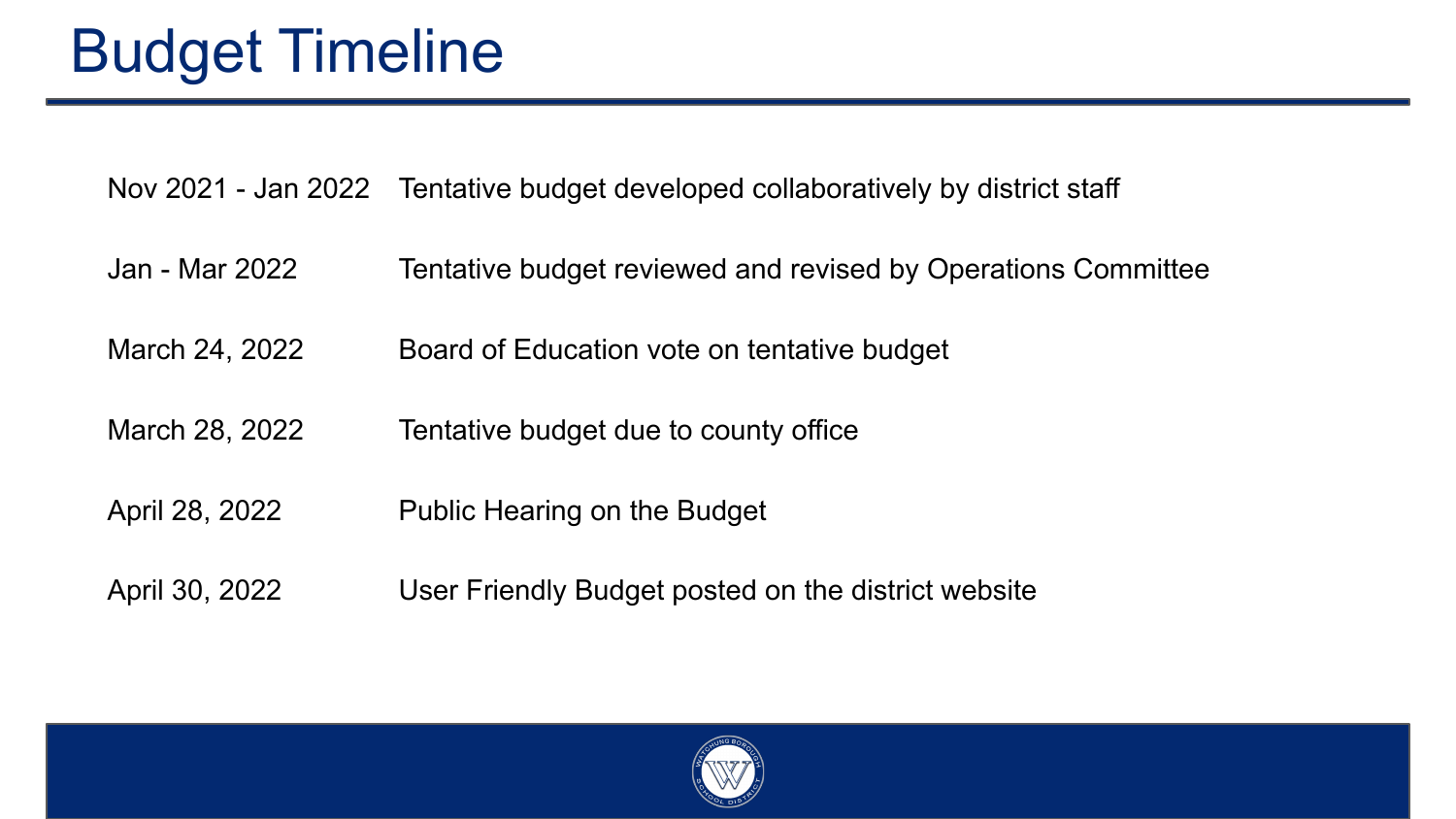#### Anticipated Enrollment - Historical Perspective



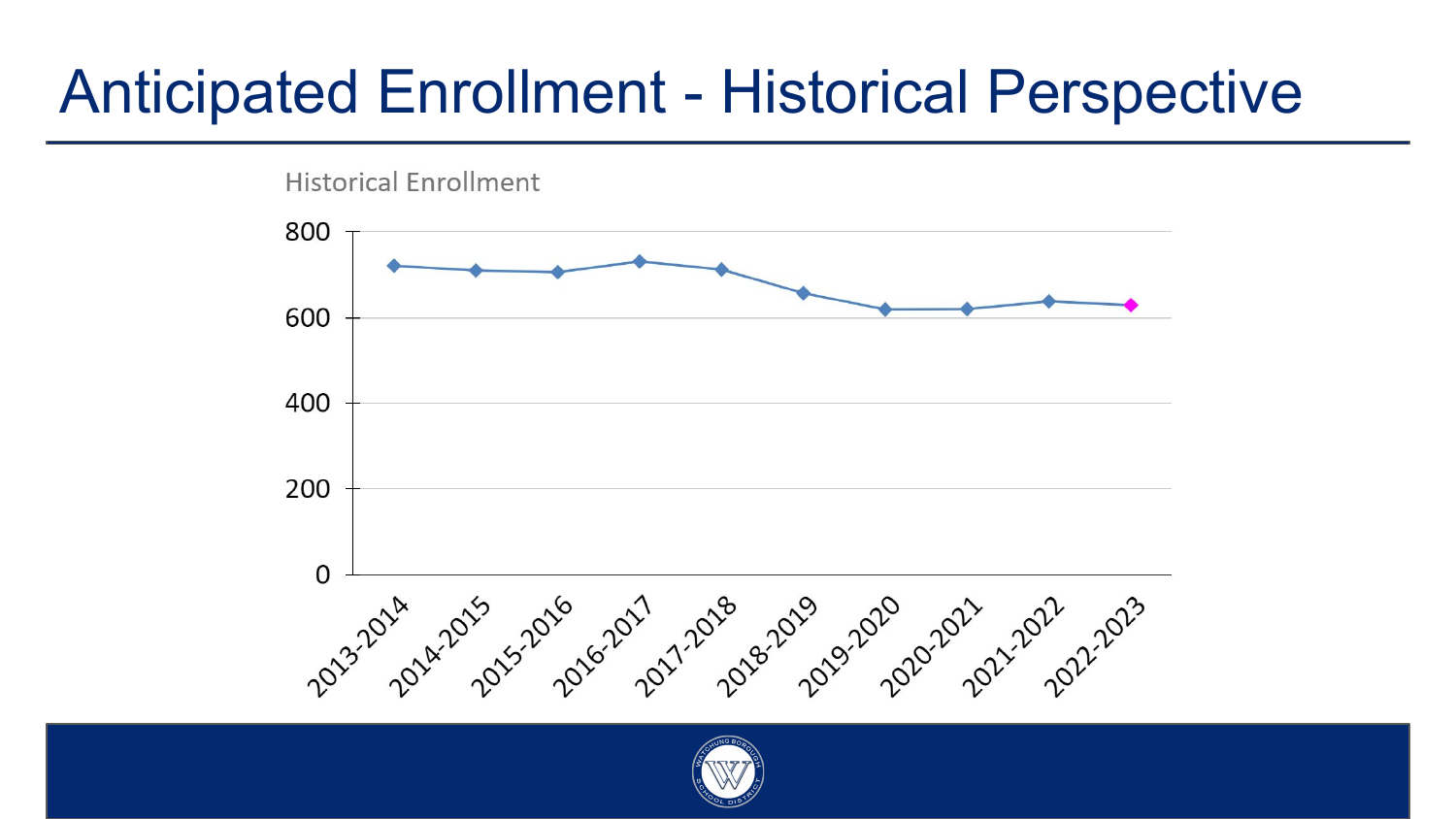### Anticipated Enrollment - Bayberry ES

| <b>Bayberry</b>                 | Pre-K | MD/<br><b>Autistic</b> | K  | $\overline{1}$ | $\overline{2}$ | $\mathbf{3}$ | $\overline{4}$ | <b>Total</b> |
|---------------------------------|-------|------------------------|----|----------------|----------------|--------------|----------------|--------------|
| <b>FY18</b>                     | 34    | $\overline{2}$         | 63 | 70             | 64             | 64           | 71             | 368          |
| <b>FY19</b>                     | 31    | $\overline{4}$         | 66 | 62             | 68             | 66           | 61             | 358          |
| <b>FY20</b>                     | 26    | $\mathbf 1$            | 60 | 68             | 61             | 60           | 64             | 340          |
| <b>FY21</b>                     | 23    | $\star$                | 57 | 67             | 66             | 65           | 63             | 341          |
| Mar 2022                        | 34    | $\star$                | 56 | 65             | 76             | 72           | 70             | 373          |
| <b>FY23</b><br><b>Projected</b> | 34    | $\star$                | 56 | 56             | 65             | 76           | 72             | 359          |

\* students with autism included in grade level counts

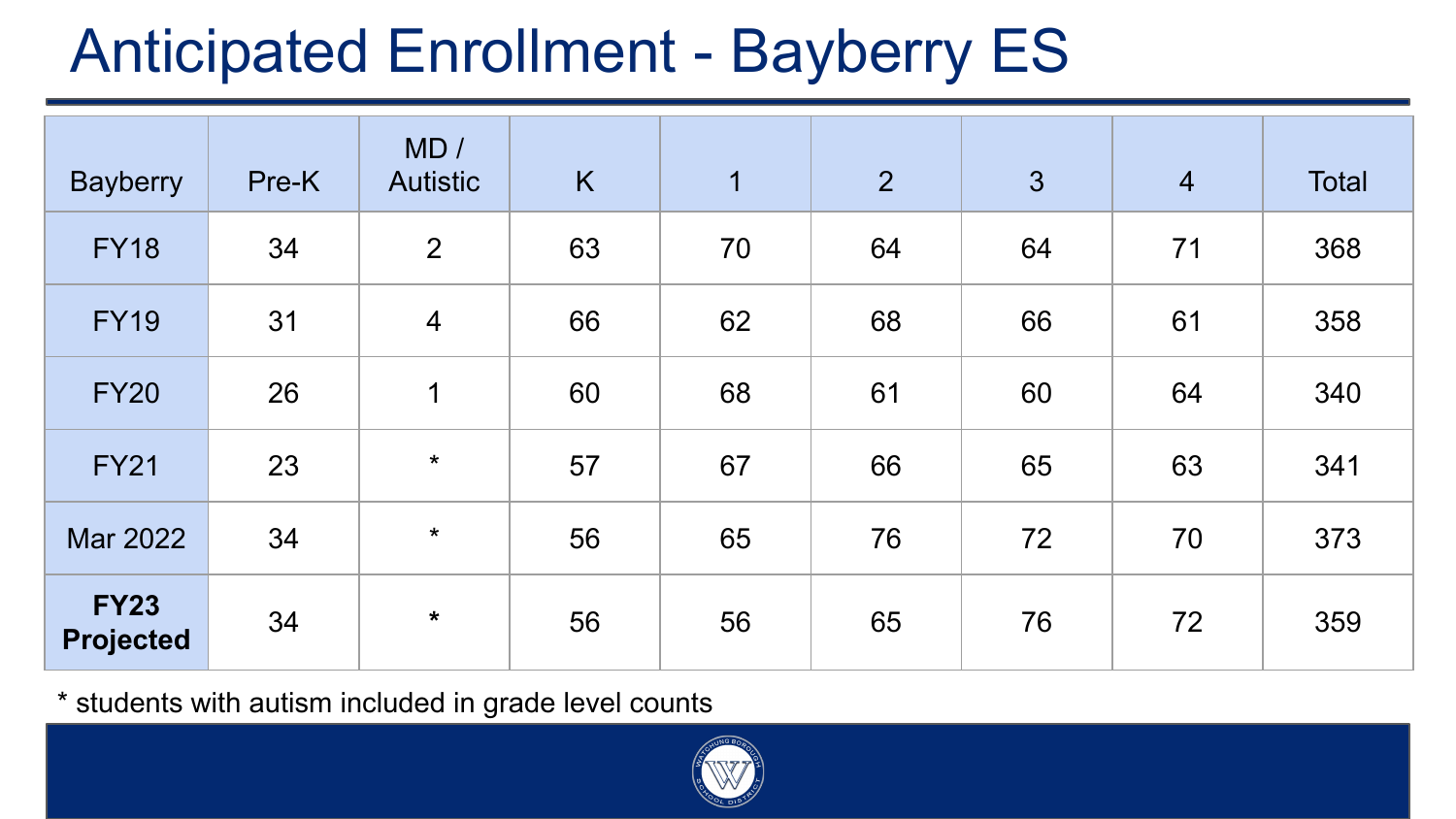#### Anticipated Enrollment - Valley View MS

| <b>Valley View</b>              | 5  | $6\phantom{1}6$ | $\overline{7}$ | 8   | Total |
|---------------------------------|----|-----------------|----------------|-----|-------|
| <b>FY18</b>                     | 95 | 67              | 76             | 103 | 341   |
| <b>FY19</b>                     | 66 | 89              | 69             | 71  | 295   |
| <b>FY20</b>                     | 59 | 63              | 81             | 68  | 271   |
| <b>FY21</b>                     | 71 | 62              | 63             | 78  | 274   |
| <b>FY22</b>                     | 67 | 68              | 58             | 65  | 258   |
| <b>FY23</b><br><b>Projected</b> | 70 | 67              | 68             | 58  | 263   |

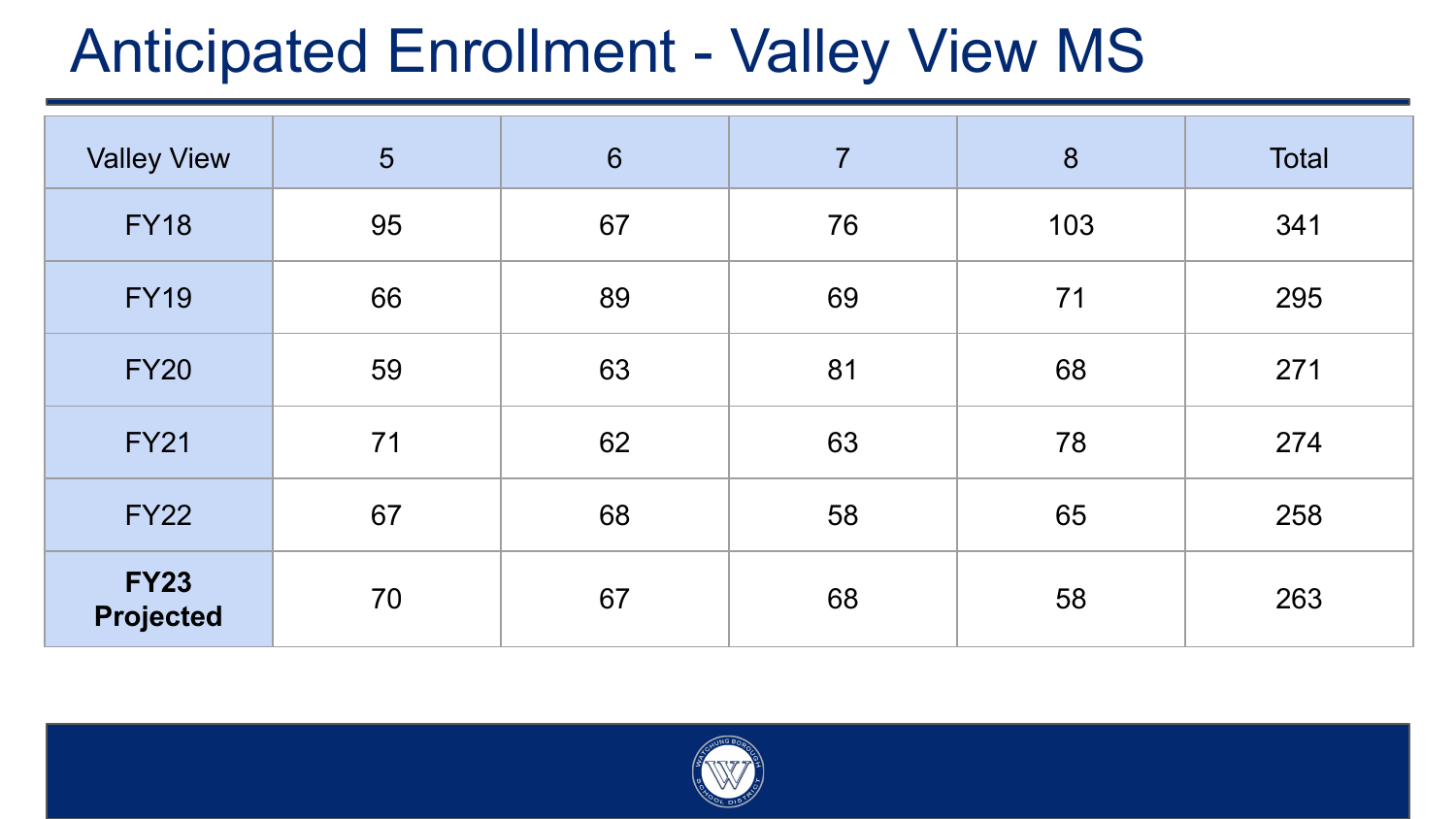#### Anticipated Enrollment - District

| Year                  | <b>Bayberry</b> | <b>Valley View</b> | <b>Out of District</b>  | <b>Total</b> |
|-----------------------|-----------------|--------------------|-------------------------|--------------|
| <b>FY18</b>           | 368             | 341                | 3                       | 712          |
| <b>FY19</b>           | 358             | 295                | $\overline{\mathbf{4}}$ | 657          |
| <b>FY20</b>           | 340             | 271                | 8                       | 619          |
| <b>FY21</b>           | 344             | 268                | 8                       | 620          |
| Mar 2022              | 373             | 258                | $\overline{7}$          | 638          |
| <b>FY23 Projected</b> | 359             | 263                | 7                       | 629          |

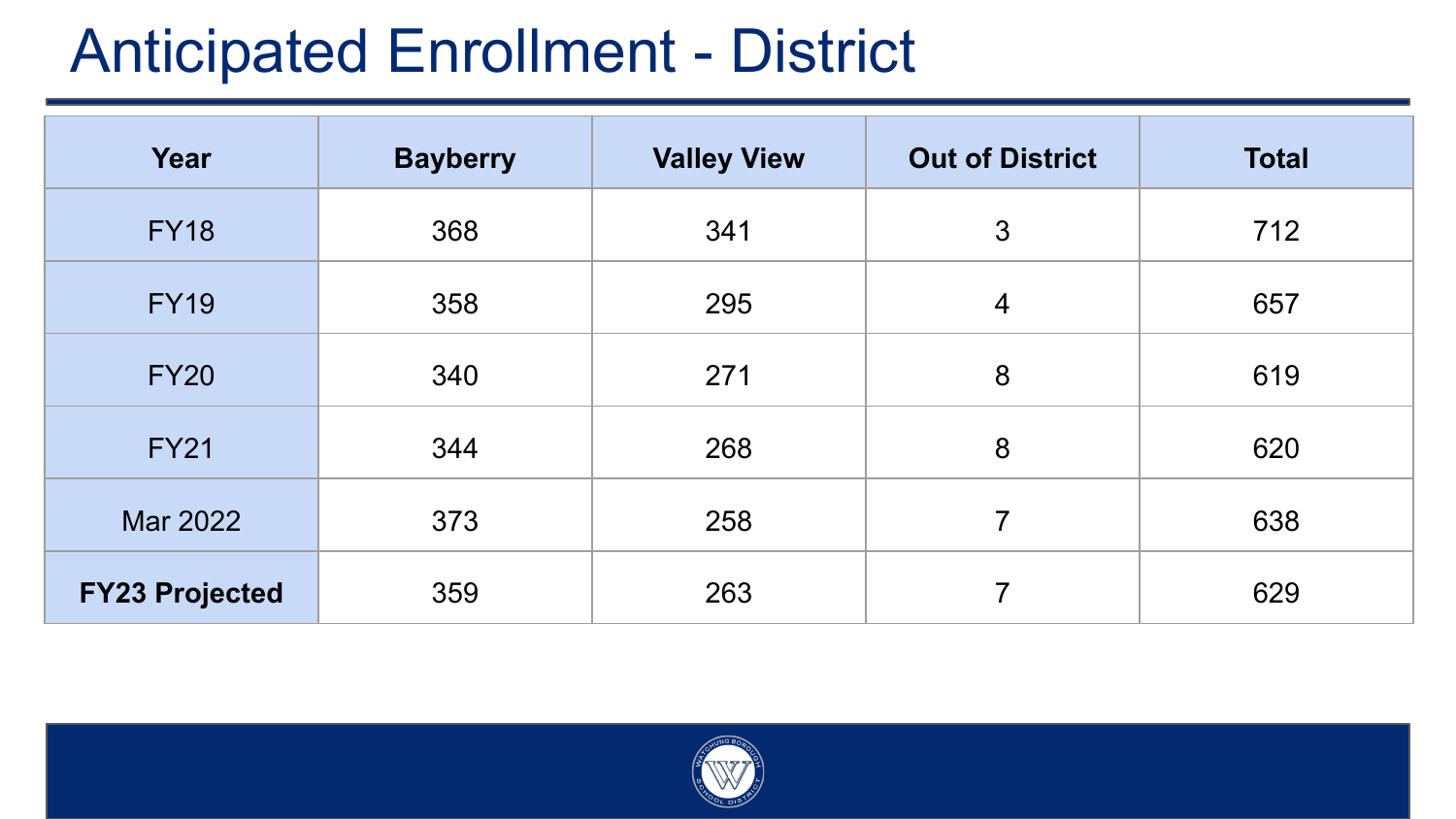#### Anticipated Enrollment - Average Class Size

| 2021-2022                    | Pre-K |    |       |    | $\bullet$<br>C | 4    | 5    | 6    |      |       |
|------------------------------|-------|----|-------|----|----------------|------|------|------|------|-------|
| # Students                   | 34    | 56 | 65    | 76 | 72             | 70   | 67   | 68   | 58   | 65    |
| # Sections                   | 2     |    | 4     | 4  | 3              | 3    | 3    | 3    | 4    |       |
| Average<br><b>Class Size</b> | 17    | 14 | 16.25 | 19 | 24             | 23.3 | 22.3 | 22.7 | 14.5 | 16.25 |

| 2022-2023                    | Pre-K | Κ  |    |       |      |    | 5    | 6    |    |      |
|------------------------------|-------|----|----|-------|------|----|------|------|----|------|
| # Students                   | 34    | 56 | 56 | 65    | 76   | 72 | 70   | 67   | 68 | 58   |
| # Sections                   |       | 4  | 4  | 4     | 3    | 3  | 3    |      |    |      |
| Average<br><b>Class Size</b> | 17    | 14 | 14 | 16.25 | 25.3 | 24 | 23.3 | 22.3 |    | 14.5 |

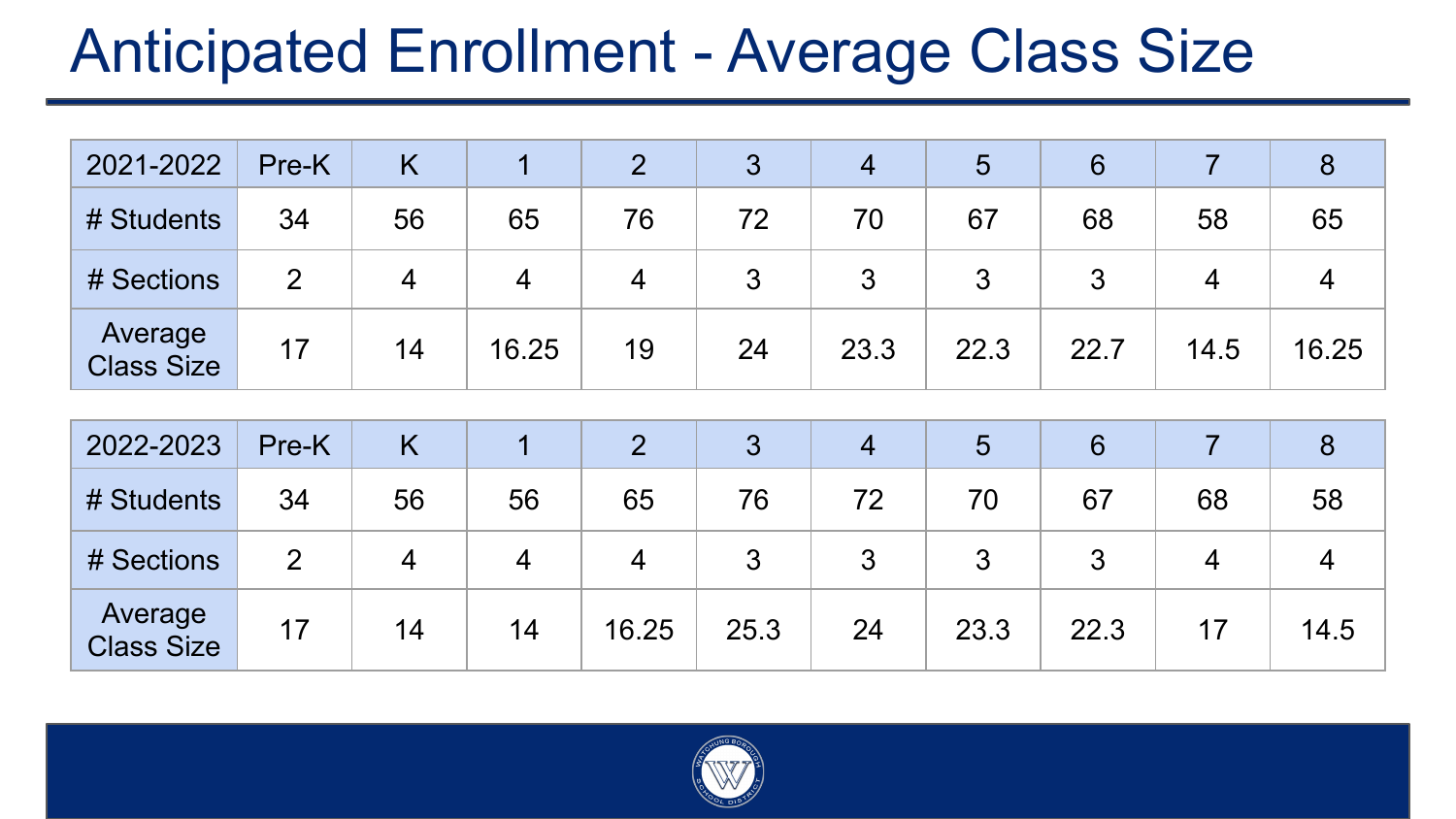#### General Fund Revenues

★ **General fund budgeted revenues: \$14,893,129**  $\circ$  Local tax levy  $$12,536,093$ ○ Other local revenues \$220,000 ○ Budgeted Fund Balance (from FY21) \$456,977 ○ State Aid (includes anticipated extraordinary aid) \$1,037,252 ○ Withdrawal from Capital Reserve \$642,807 \* *earmarked for specific projects - not included in operating revenues*

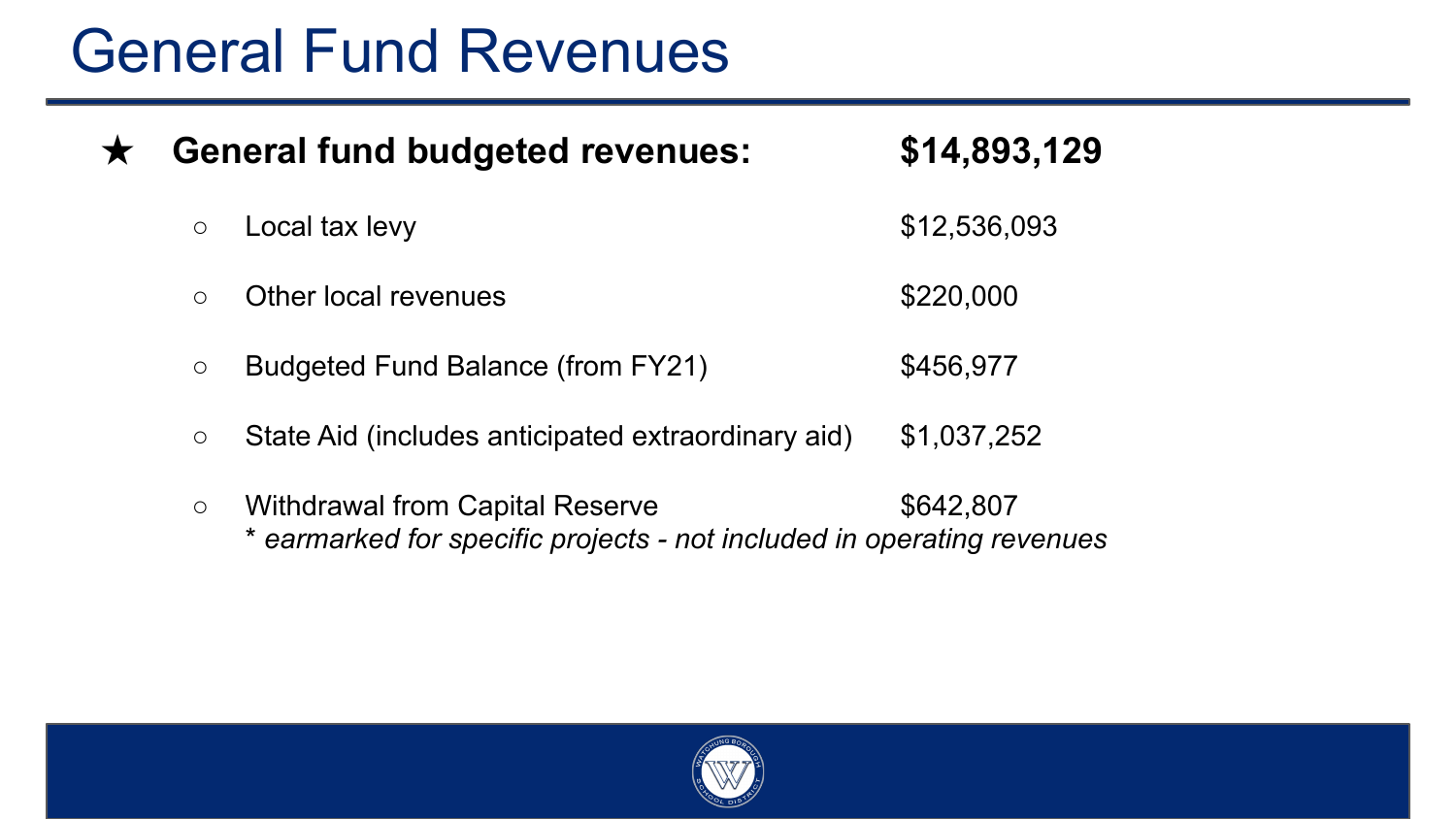#### Shared Services

- ★ Custodial and Maintenance Services
	- Municipality assists with snow removal and field maintenance at no cost
	- Waste management services purchased through joint purchasing agreement with Watchung Hills Regional High School
- $\star$  Transportation Services, including Fuel
	- Regular education transportation purchased through joint purchasing agreement with Watchung Hills Regional High School
	- Fuel for district vehicles supplied at cost by municipality
- $\star$  Purchasing leverage cooperative purchasing systems, state contract vendors, and educational services commissions to maximize cost savings
- ★ Insurance Coverages and Benefits property and casualty insurance purchased through Diploma Joint Insurance Fund

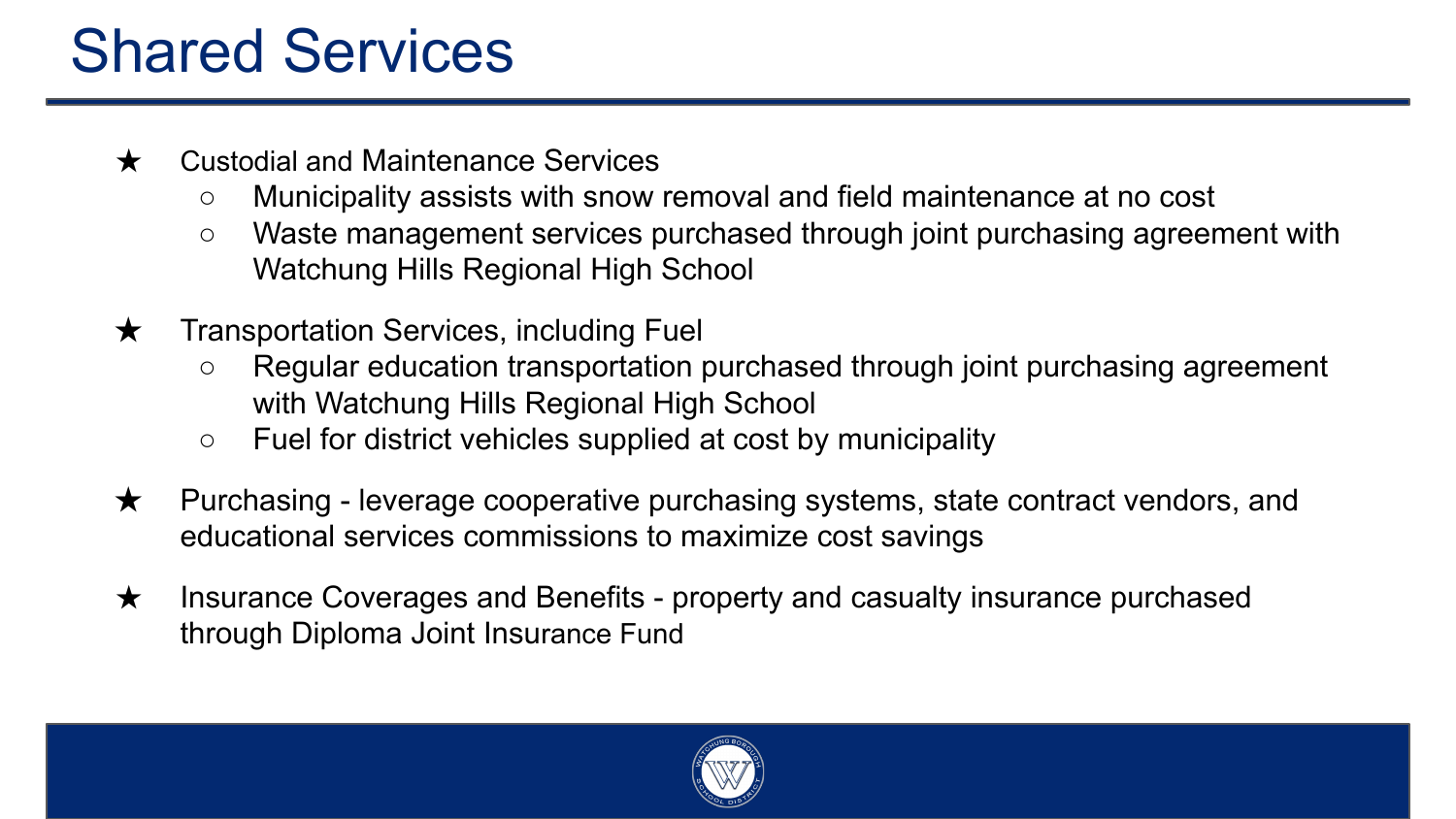### Key Factors in Budget Development

#### Revenue Sources

- State aid (determined by state)
- Preschool Tuition (based on enrollment)
- Local Taxes (2% cap)
- Excess Surplus (from prior year)
- Reserves (for specific expenditures)

#### Appropriations

- **Salaries**
- **Benefits**
- **General Education**
- **Special Education**
- **Student Transportation**
- **Facilities**
- **Other**

#### Fixed Cost Increases

- **Salaries**
- **Health Benefits**
- **Student Transportation**

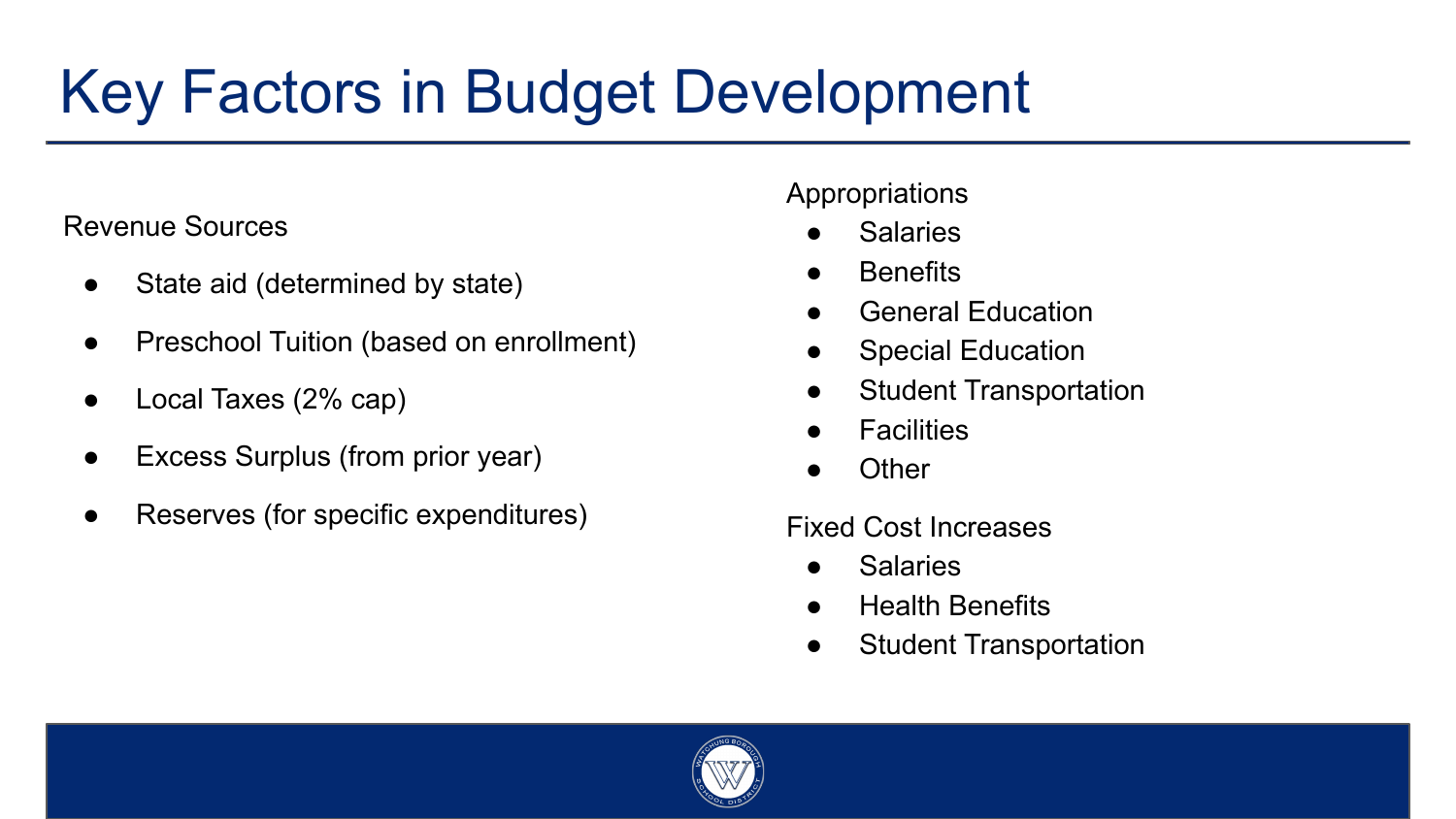#### Fixed Operating Cost Impact on Budget

| <b>Increase in Fixed Operating Costs:</b> | \$487,002 |
|-------------------------------------------|-----------|
| <b>Student Transportation</b>             | \$205,198 |
| <b>Health Benefits Increase:</b>          | \$153,724 |
| <b>Salary Increases:</b>                  | \$128,080 |

| Increase in operating revenues: | \$117,100          |
|---------------------------------|--------------------|
| Budgeted excess surplus:        | <u>(\$282,854)</u> |
| State Aid increase:             | \$154,148          |
| Local tax levy increase (2%):   | \$245,806          |

**Result:** Without adding any additional programs or services, the district budget has a **deficit of \$369,902**.



—---------------------------------------------------------------------------------------------------

—---------------------------------------------------------------------------------------------------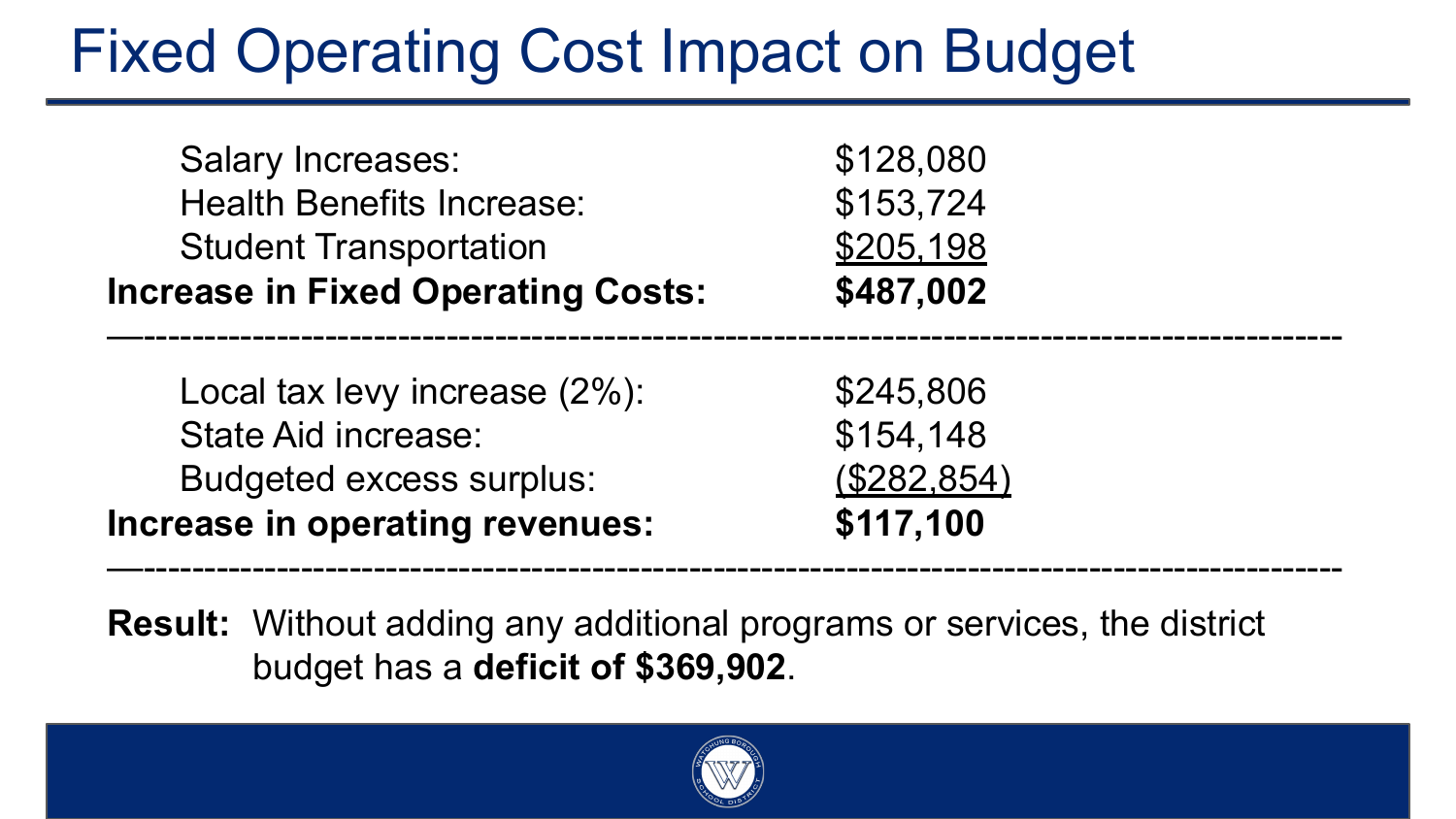### Budgeted Appropriations Summary by Category



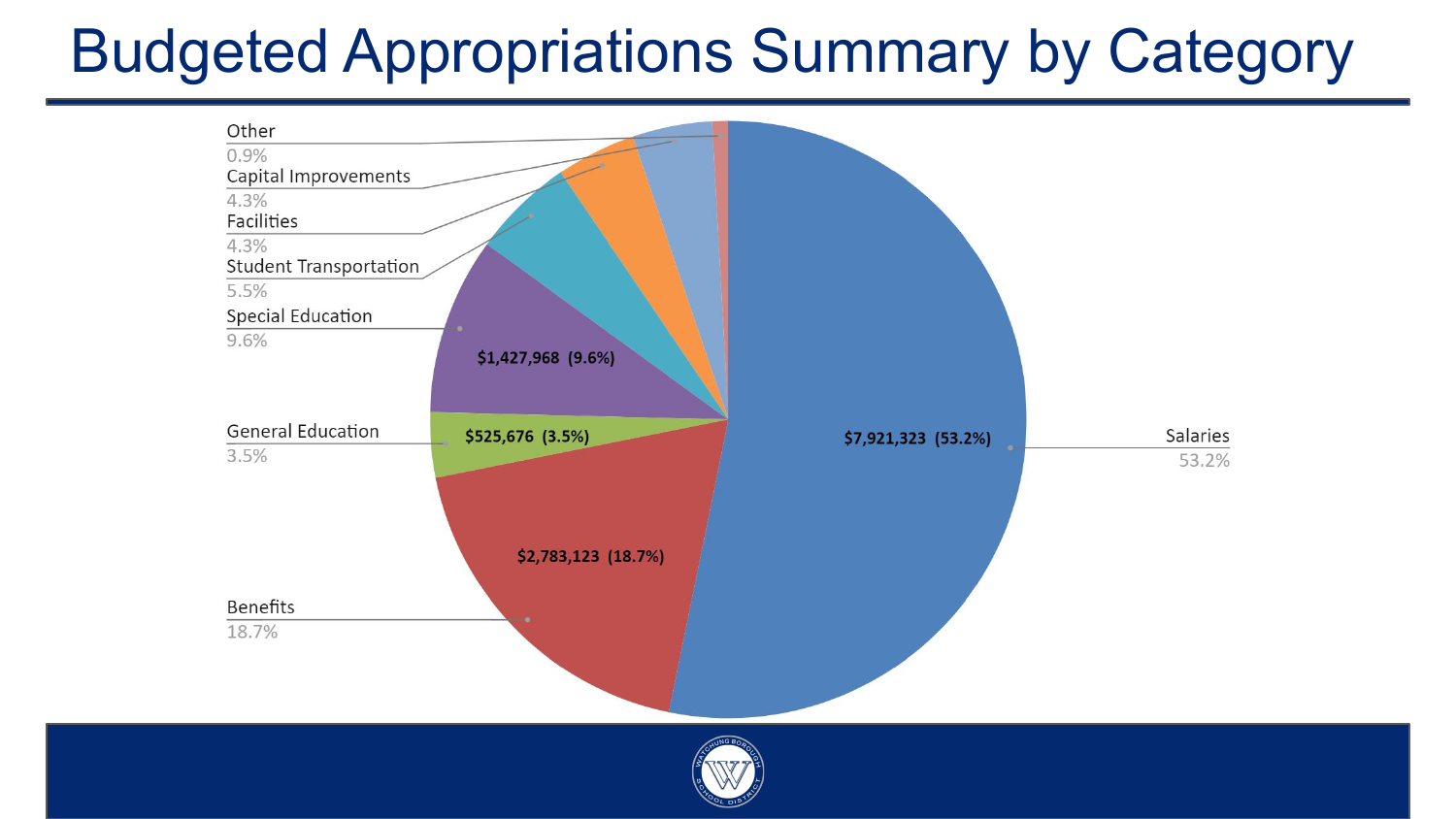#### Budgeted Appropriations Year-to-Year Comparison



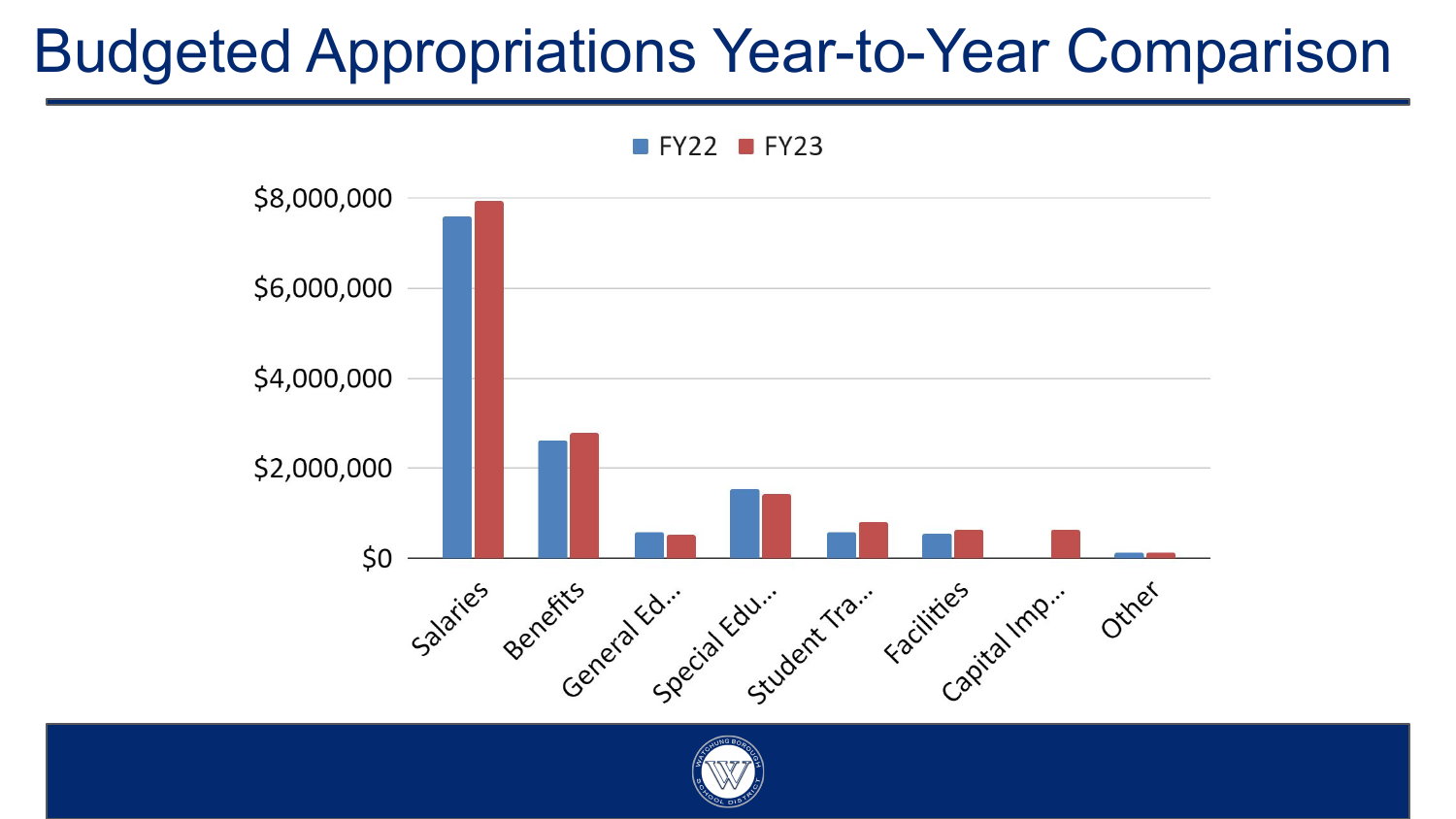#### Tax Impact for Average Household

| <b>School Year</b> | Rateables       | Tax Levy     | <b>Tax Rate</b> | Avg Home<br>Assessment | Estimated<br><b>School Tax</b> |
|--------------------|-----------------|--------------|-----------------|------------------------|--------------------------------|
| 2018-2019          | \$1,796,713,590 | \$11,151,041 | 0.00620         | \$710,718              | \$4,410.97                     |
| 2019-2020          | \$1,801,789,204 | \$11,813,040 | 0.00655         | \$714,870              | \$4,686.89                     |
| 2020-2021          | \$1,815,666,300 | \$12,049,301 | 0.00663         | \$719,783              | \$4,776.69                     |
| 2021-2022          | \$1,836,075,954 | \$12,290,287 | 0.00669         | \$730,568              | \$4,890.26                     |
| 2022-2023          | \$1,908,500,900 | \$12,536,093 | 0.00644         | \$760,895              | \$4,997.98                     |
| Increase           | \$72,424,946    | \$1245,806   | (0.00025)       | \$30,327               | \$107.72                       |

*Estimated School Tax incremental change per \$100k assessed value is \$14.16*